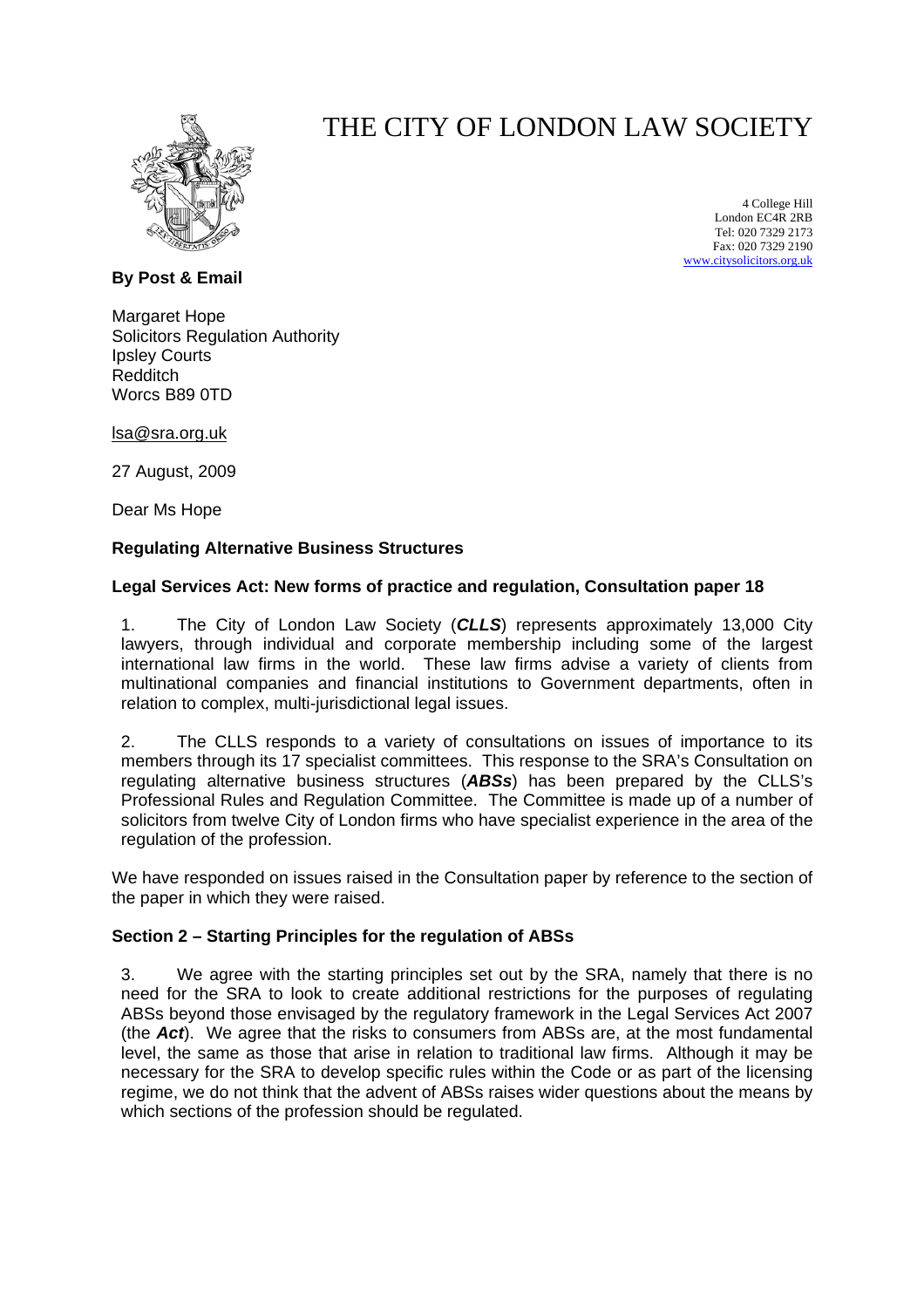4. The paper asks whether the SRA should seek to provide a regulatory framework for ABSs as soon as is possible. There are a number of issues to consider here. On the one hand, the profession is not in a position to understand fully the ramifications of the introduction of ABSs (for example, on diversity in the profession as mentioned by the SRA on page 15). All things being equal, this would indicate that the SRA should give itself the time to study matters further before introducing a licensing regime.

5. However we understand there to be demand from parts of the profession (generally not including our membership) to be able to innovate in the provision of legal services by means of ABSs. ABSs may be an opportunity for firms to obtain external capital and to change their business models as a means to recover from a continuing and deep recession in the market for legal services. Moreover, as we have commented elsewhere, we do not think that it would be at all desirable for the Legal Services Board (*LSB*) to feel itself required to establish a front line licensing authority and related regulatory capacity. In our view regulation should be left to front line regulators wherever possible. Further, there would be significant costs associated with the LSB taking these steps, and to the extent that they were necessary because the SRA itself was not able to grant licences for a period, those costs might be passed through to solicitors. On balance, therefore, we believe that the SRA should have an objective of introducing the regulatory framework for ABSs as soon as is prudent.

6. In the context of introducing a framework for ABSs, we would also urge the SRA to look to find a way by which firms that wish to convert to ABS status could accept some third party investment under a transitional regime prior to the full ABS regime coming in to effect. Non solicitors are actively building legal services brands (for example the Co-op) and it is important, given the regulatory objective of promoting competition in the provision of services, that the profession is not put at a competitive disadvantage.

7. In answer to the last of the questions posed in Section 2, we agree that the ABSs regime should provide the same degree of consumer protection as the existing regulatory framework.

## **Section 3 – What is an ABS?**

8. We agree that it is helpful to try to conceptualise how potential ABS business models could be grouped at a high level and that the three broad examples set out on page 10 are a good starting point. However we are less convinced of the value in trying to conceive of all of the ways in which businesses will 'mutate' under the new regime as in Appendix A. For example, Model 6 (partial private equity ownership) need not arise only in relation to a legal services firm; you could have a combination of Model 6 and Model 4 with a private equity firm owning a multi-disciplinary practice.

- 9. Given this level of complexity, our thoughts would be as follows:
- (a) We agree with the SRA that the regulatory regime should focus on outcomes and supervision rather than attempting to identify and prohibit 'dangerous' business models at the outset.
- (b) We would advocate a regulatory approach (in line with the approach suggested by the Smedley Review in relation to corporate law firms) involving principle based regulation and a high degree of interaction between the regulator and the regulated. If, through dialogue, specialist SRA staff could understand how ABS firms are operating and were in a position to foresee regulatory risks arising, that would be an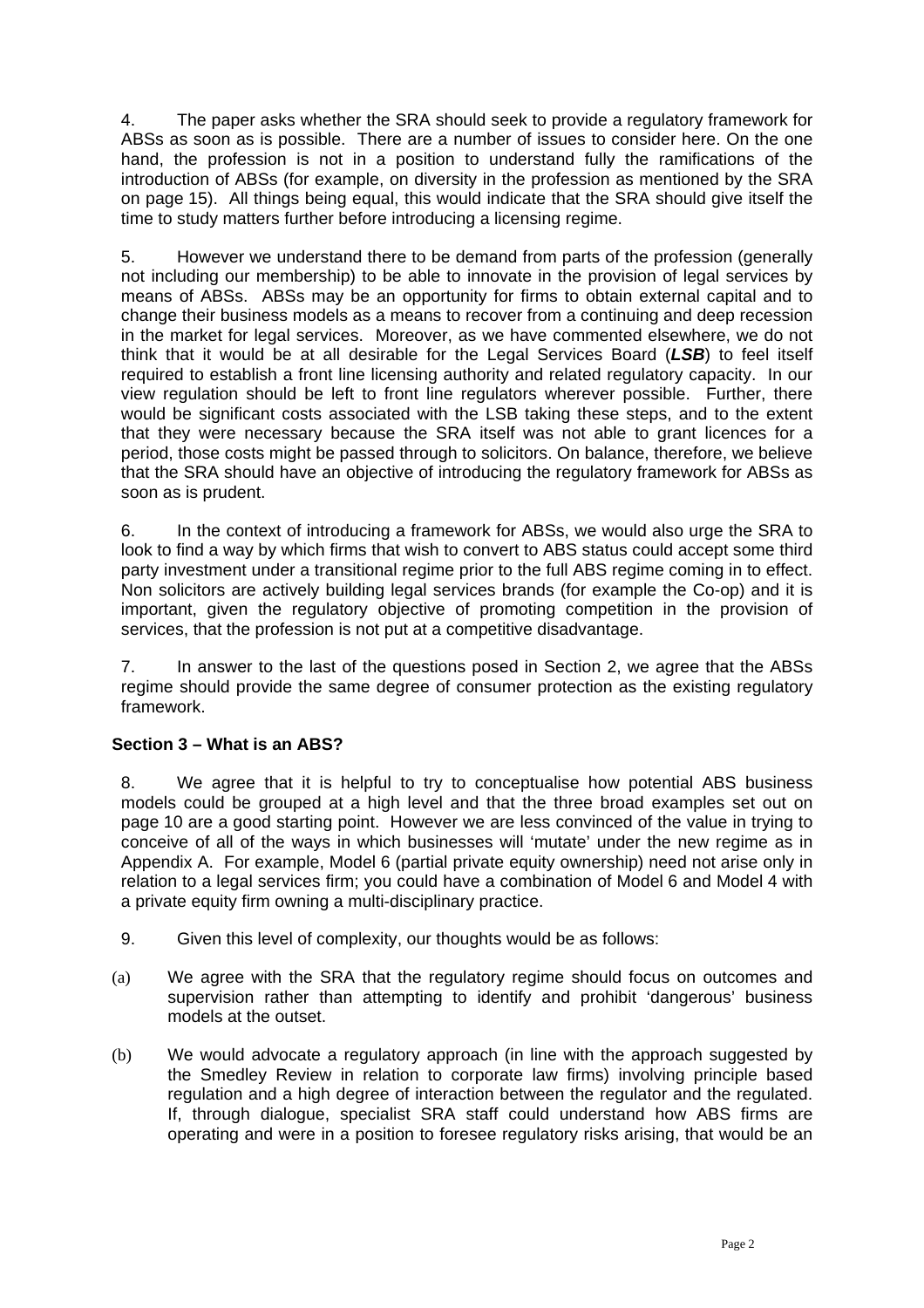effective way of protecting consumers' interests whilst also facilitating innovation and competition.

(c) We think that it is very important that further thought be given to the distinction between reserved work and what consumers may regard as broader 'legal services'. In the second of the models identified by the SRA on page 10 (a ring-fenced legal services division owned by a high street store), one would have to question why that high street store would want to put all of its 'legal services' activities into a heavily regulated ABS. Would it not be much more likely that the store would consider which 'products' had to be sold on a regulated basis and which did not? Having completed that analysis, the store might set up a relatively small division that provides regulated services whilst having a much larger team, unregulated by the SRA, that provides 'advisory' services including will drafting, contract negotiation and so forth.

We think that the inadequacies of the definition of 'legal services' will be a far greater cause of regulatory complexity in the ABS era than theoretical conflicts between ABS investors and clients.

### **Section 4 – The SRA's Broad Approach to the Regulation of ABSs**

10. We agree that the thoughts set out in Section 4 of the Consultation paper regarding the approach to the regulation of ABSs appear to be on the right track, but of course this section only looks at the issues at a very high level.

#### **Section 5 – Issues Requiring Further Consideration**

11. *Reserved/non-reserved legal services*. We have commented above on the distinction between reserved and non-reserved legal activities. We would agree with the points in paragraph A3 regarding the need to educate consumers on the extent to which services that they may associate with a solicitor may legitimately be provided by somebody who is not regulated as a legal professional. This is certainly an issue to be taken up with the LSB.

12. The SRA is clearly going to have to consider the scope of Rule 21 of the Code and, in all likelihood, extend it to regulate the conduct of solicitors when providing services in connection with businesses with which they have no direct involvement but which are under common ultimate ownership. There are examples of regulation applying to the connectedness of entities (for example, in relation to broadcasting and the media) that might prove helpful. It seems that the overall regulatory approach will not be to forestall the introduction of new business models. As such, the obvious regulatory solution would be to place requirements on the solicitor to ensure that the client is not misled or confused as to the basis on which he or she is receiving advice from more than one of the connected entities.

13. *Prohibitions on ownership.* The SRA says that it cannot think of any types of business that might be prevented on an *a priori* basis from owning an ABS (being in every other respect fit and proper). We would agree with that point of view. Further our general stance would be that it would not be desirable to stifle innovation by trying to formulate categories of businesses who should not be allowed to own an ABS. Better would be to use the 'fit and proper test' and, if necessary, to introduce licence restrictions or provisions in the Code of Conduct (and related guidance) to deal with points of concern.

14. *Access to Justice and Equality in Diversity within the Legal Profession*. The SRA raises concerns regarding the possible affects of the ABS regime on the objectives of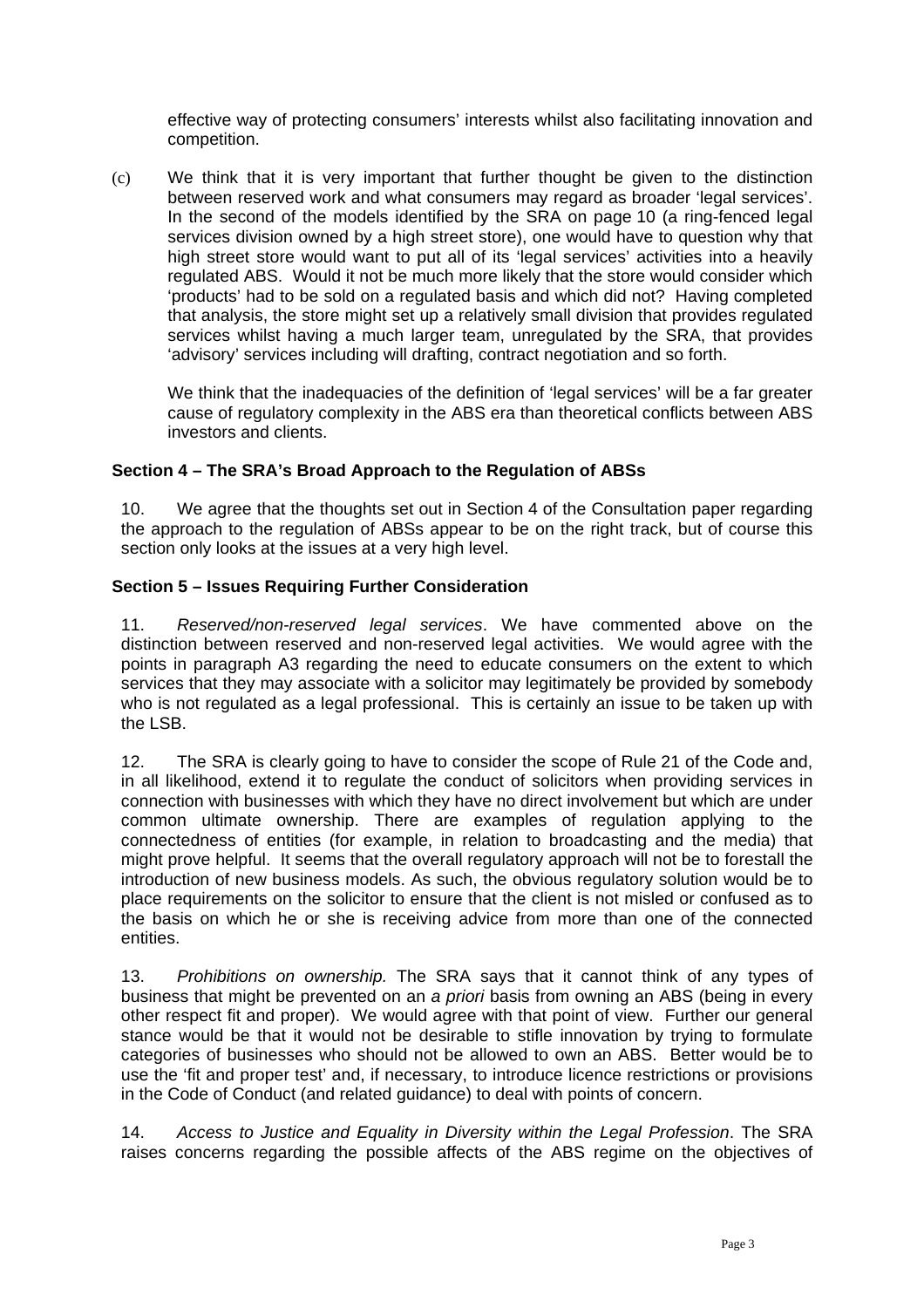improving access to justice and extending equality and diversity within the legal profession. We think these points have merit. Although, obviously, they do not form part of our membership, we would have concerns if the effect of the introduction of the ABS regime was to reduce the viability of small practices on the high street or in rural areas. Further, as the SRA points out, these practices may employ a disproportionately large number of BME lawyers, and so a reduction in their viability would have a corresponding affect on the profession's diversity .

15. It is right to have these concerns but the issues are complex. Outside investment leading to more money for investment in technology may improve the range of legal services available online, making practical legal advice available to those who cannot conveniently visit a solicitor, and doing so at a reduced price. On the other hand a shift to online services may disadvantage the elderly. Likewise new business models may increase the ability of lawyers to work from home or remotely, thereby making it easier for mothers and fathers from all backgrounds to balance professional practice and parenthood.

16. Ultimately it is impossible to foresee all of the consequences of the introduction of ABSs at this stage, and it cannot be assumed that the negatives will outweigh the positives. We think that the suggestions in sub-sections C and D regarding impact assessments and market analysis are appropriate, but this may ultimately be an area where the LSB should take the lead. We would also reiterate the points made before, namely that we believe that a key to increasing diversity within the profession is to encourage those from non traditional backgrounds to target a legal career (and corresponding academic attainment) whilst in secondary education.

17. *Fit and proper test*. We agree that the approach of the FSA to establishing fit and proper criteria is a good starting point from which to develop a test for use with ABSs. We also agree that it is unlikely to be viable to develop a 'positive test' by which a candidate would have to demonstrate probity as opposed to the absence of negative behaviour. Instinctively we would think that the same test should be applied once for any level of ownership and that it would not be practical to have a subsequent 'gating' mechanism where there was a change in the level of ownership or control by a previously approved entity – such a mechanism could introduce uncertainty over the transferability of shares in ABSs and make them less attractive vehicles for investment. We hold this view on the basis that the Code and related guidance should operate to ensure solicitors' independence of action (when representing clients) from the investors in their business. This should be entrenched whatever the respective shareholdings or degree of control over the business.

18. *Adverse interests*. We do not believe that a robust example has been provided of a circumstance in which the likelihood of adverse interests is so high that a particular class should be prohibited from owning or participating in an ABS. We think that the issues associated with adverse interests could be resolved primarily by reference to the existing rules of practice (Rules 3 & 4 together with Rule 1).

19. However there may be circumstances in which it would be appropriate for an ABS to introduce certain structural controls (for example regarding the level of information provided to investors and the degree of control of investors over business acceptance). Likewise, there may also be circumstances where it would be appropriate for lawyers working in an ABS to have disclosure requirements regarding associated entities (in the same way that newspapers commonly identify their ownership when reporting on related entities), so as to ensure that consumers can make informed decisions.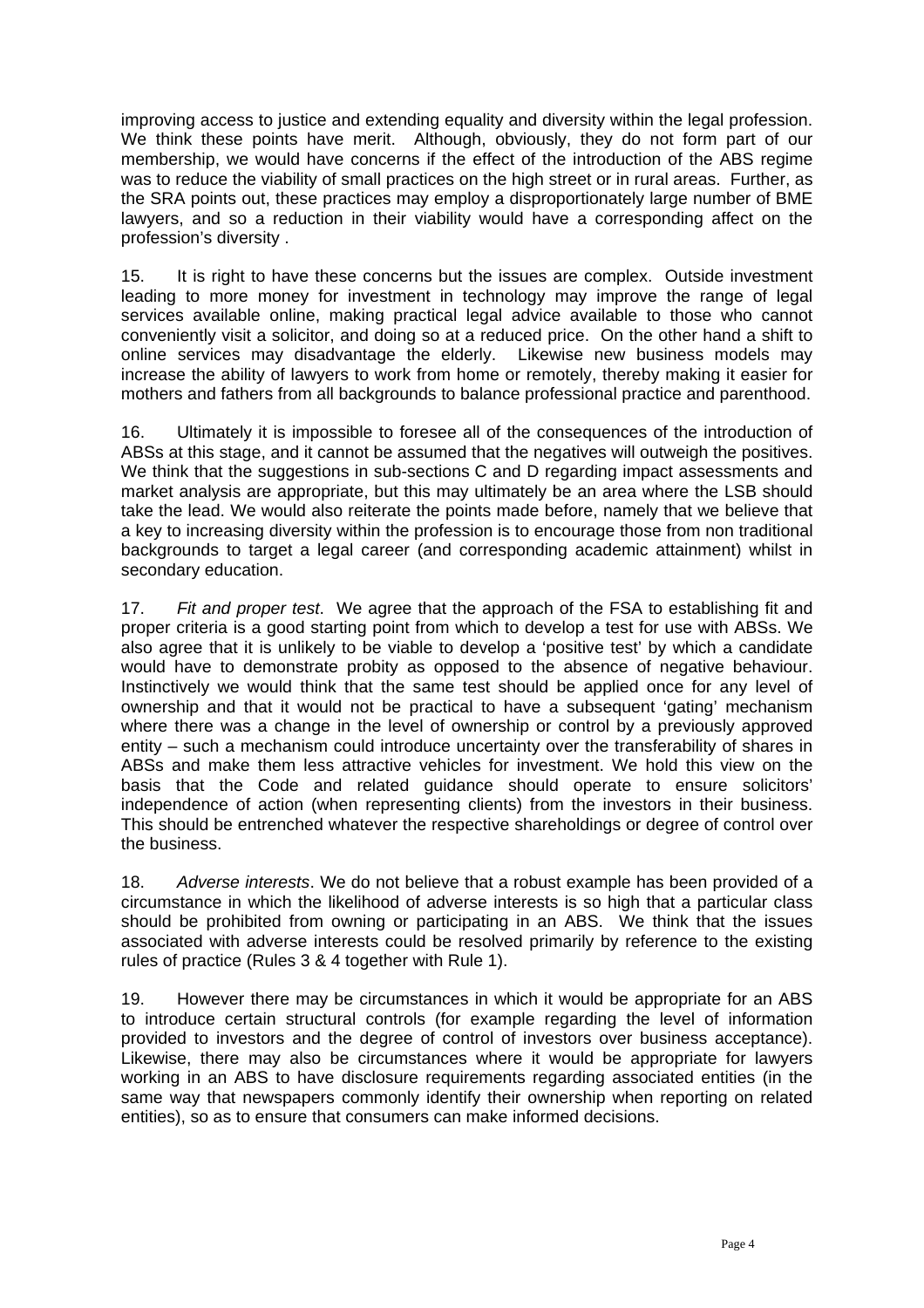20. *The Role of Managers, HOLP's and HOFA's*. We believe that the HOLP should be a practising solicitor. Given the complexity of the role, we would also suggest that the HOFA should be a qualified accountant. However it would be possible to think of circumstances in which other relevant experience could be deemed to be adequate in lieu of an accountancy qualification or where a lesser but relevant qualification might be appropriate.

21. We do not believe that there is any good reason to extend these statutory roles to 'traditional' law firms. These roles were introduced by Parliament as a response to the clear additional risks associated with ABS practice while traditional law firms have functioned perfectly adequately in the area of regulatory compliance to date. To extend these (potentially onerous) provisions to traditional law firms where there is no proven regulatory requirement seems likely to contravene the better regulation principles which the SRA has identified as being central to its regulatory strategy.

22. *Multidisciplinary practices (MDPs).* We agree that ABSs should not be limited to providing legal services: the MDP vision was part of the driving force behind the changes and has the potential to provide considerable benefits to consumers. We do not think that the issues identified should prevent the advent of MDPs. For example, it is not necessary to prevent accountants and lawyers from being in practice together; it would only be necessary to prevent such lawyers from providing legal services to audit clients (either at all or in certain circumstances). The large accountancy practices are already used to working on the basis of similar restrictions given the diversified nature of the services they offer.

23. *Insurance requirements*. We agree that the same levels of consumer protection should be offered to clients of ABSs as those of traditional law firms and that it follows that the compulsory insurance requirements should be the same. We would have concerns if ABS organisations could not purchase insurance in the market and would not necessarily advocate the creation of an assigned risks pool to deal with this issue. This situation may not be the same as where a 'traditional firm' has problems getting insurance due to its past claims history; rather, it might be indicative of a potential insurer's misgivings about the viability of a particular ABS business model or the risks associated with that model. In such circumstances we would not think that it necessarily follows that the risks should be underwritten by the profession in general. Rather, it might well be appropriate for that business to close.

24. In relation to compulsory insurance, again issues arise regarding what is or is not a legal service. Should the firm have SRA regulated cover for 'legal services' provided by non lawyers (e.g. tax planning services provided by an accountant who might be subject to separate regulation)? We would argue that with a 'model 3' ABS, insurance cover has to apply either to the whole of the entity or to individuals' activities (depending upon whether they individually submit to SRA regulation (i.e. they are on the roll or are a trainee)). It does not seem easy to us to find a dividing line on the basis of the type of services provided unless the ambiguities discussed elsewhere in this letter can be resolved.

25. *Special or low risk bodies*. We agree that it would be appropriate to regulate low risk bodies in the manner that LDPs are regulated at present. However the reciprocal should also apply. It is possible that the reason why there has not been as great a take up of LDPs as might have been imagined is because of the uncertainty associated with their regulation after the introduction of the ABS regime (in to which they will be subsumed). We think that the LDP concept is potentially attractive to a range of law firms that may wish to include a minority of non-solicitors (e.g. Finance Directors, Patent Attorneys) within the partnership but in all other respects to operate as a traditional law firm. The low-risk provisions give the SRA the means by which these businesses may operate without being subject to an unnecessary regulatory burden and we would strongly urge the SRA to take that approach.